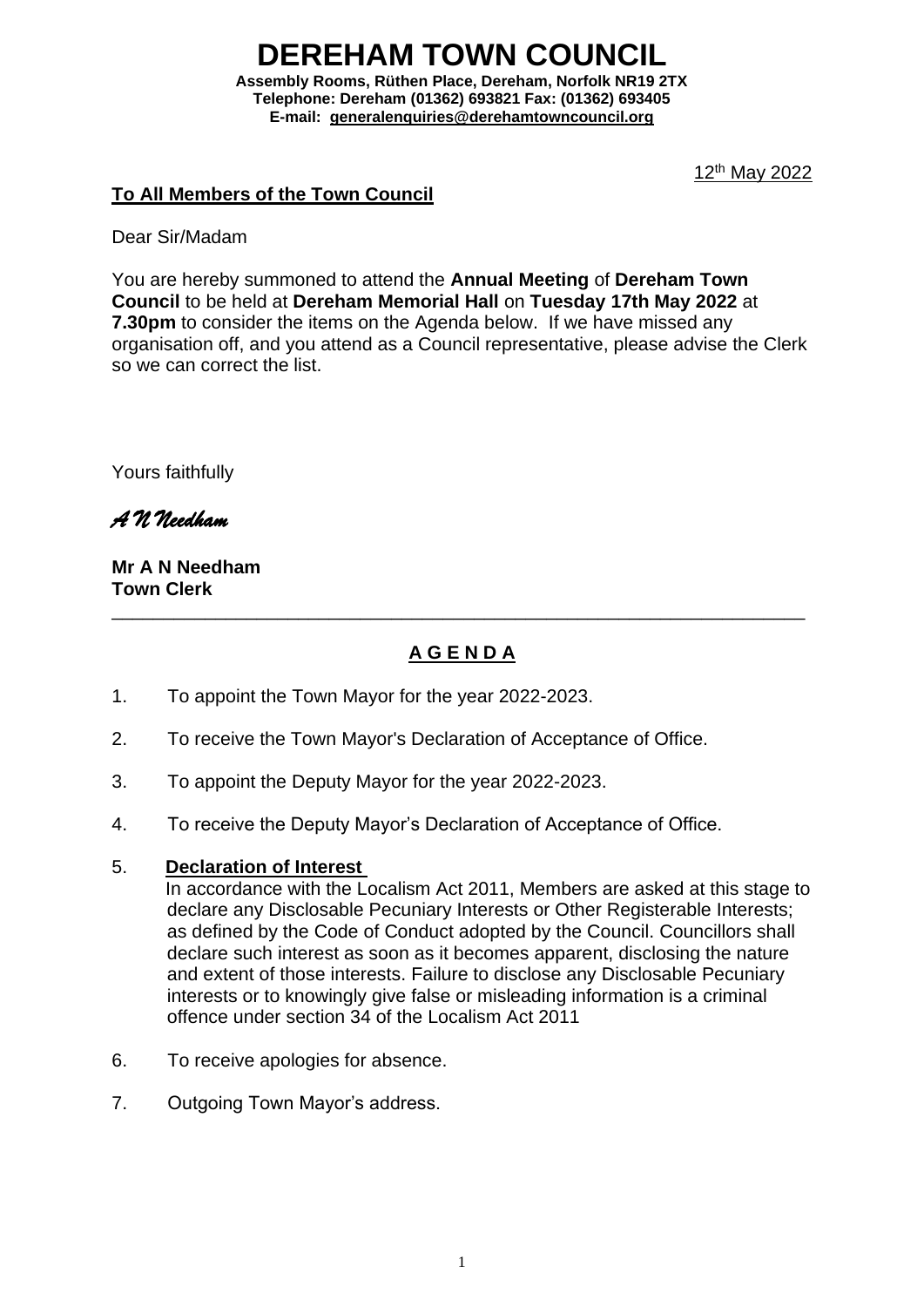- 8. To receive tributes to outgoing Mayor.
- 9. To receive announcements.
- 10. To agree membership of Committees.

#### **Committees**

#### **Plans**

*Responsible for considering and commenting on all building plans submitted for comment by Breckland Council All Councillors*

# **Committee Cycle A**:

Heritage & Open Spaces

*Responsible for; open spaces, Bishop Bonner's Cottage, Windmill, Street Furniture, Town Sign, Explosive Store, Closed Churchyard*

#### **Recreation**

*Responsible for; allotments, Play Areas, grass cutting & ground maintenance*

#### **Committee Cycle B**:

Markets & Buildings

*Responsible for; Assembly Rooms (inc office furniture) Memorial Hall, Fleece Meadow, Markets.*

#### Social & Welfare

*Responsible for; War Memorial, Dereham Community Car Scheme, Twinning, Cemetery (inc Lodge, Chapel, trees, paths & roads), Barwell Court toilets, Christmas Tree and Christmas lights.*

#### **Other Committees/Working Parties**

Finance & Governance *Responsible for; Grants, Audits, Accounts, Budgets*

Personnel Committee *Responsible for; Wage Reviews, Appraisals, Interviewing for staff*

The Mayor and Deputy Mayor are ex-officio members of all Committees (subject to Standing Order 42).

- 10. To confirm representatives for outside bodies (normally appointed for 4 years) and to receive a brief report.
	- (a) **Trustees of Charities:** Aaron Williamson's Charity

Dereham Relief In Need Charities

East Dereham Educational Charity Trust.

#### (b) **Representation on other bodies:**